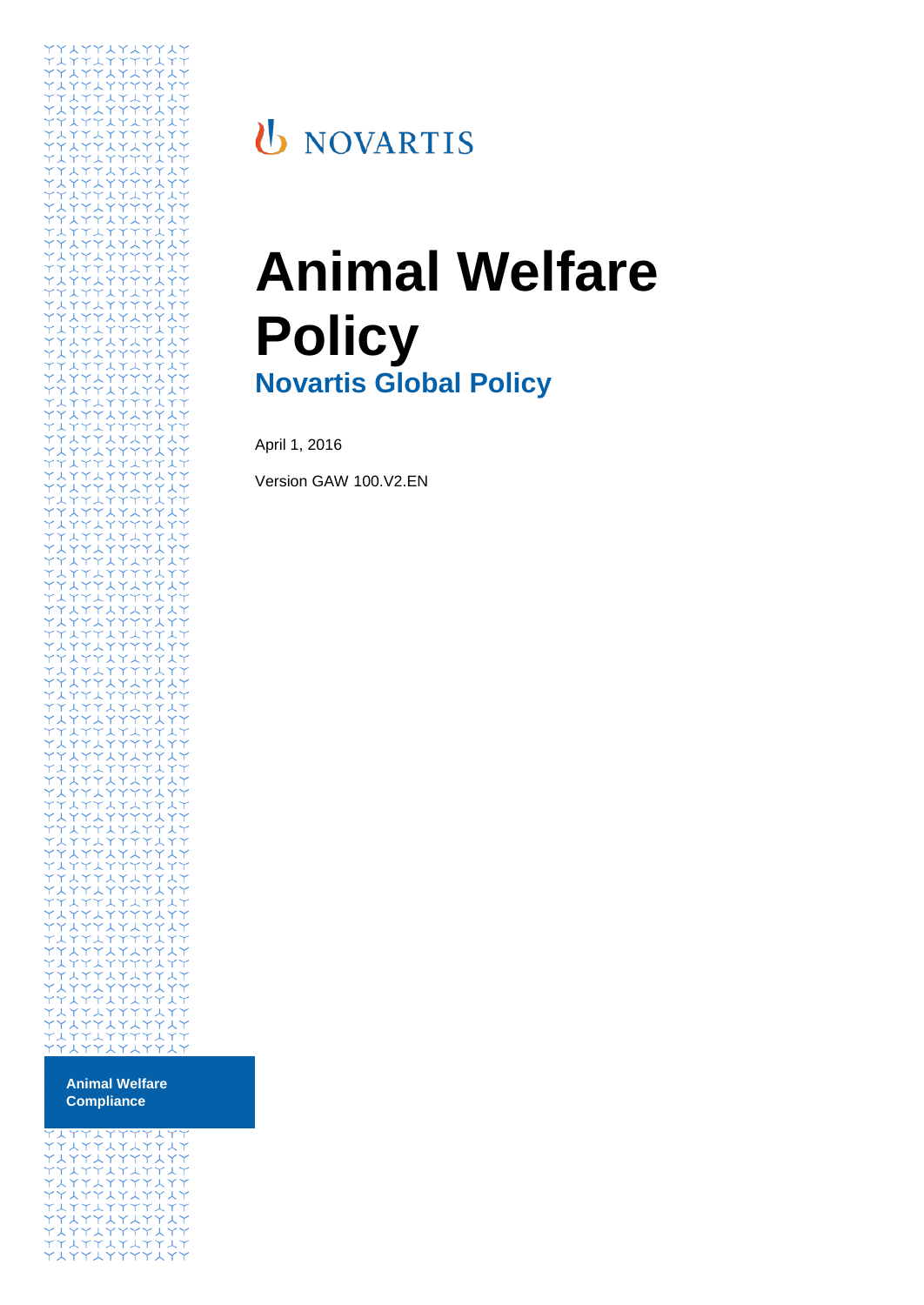# **1 Introduction**

Novartis' mission is to discover new ways to improve and extend people's lives. Using science- based innovation, Novartis delivers better outcomes for patients and addresses the evolving healthcare needs of society. It focuses on growing areas of healthcare where innovation plays an important role: pharmaceuticals, eye care and generic medicines. During the discovery of new treatments and to ensure their efficacy and safety, Novartis relies on knowledge that can only be acquired through studies involving the use of animals.

In many cases animal experiments are essential to determine the therapeutic relevance of novel treatments for a multitude of human diseases. In addition, international conventions as well as Health Authority and/or other governmental regulations and guidelines within the countries in which Novartis operates, require that studies involving the use of animals are performed in order to determine the efficacy and safety of its products.

#### **1.1 Purpose**

This Policy describes the key principles, requirements and responsibilities relating to animal welfare in Novartis-initiated animal studies and procedures, may they be conducted within Novartis or at a Third Party.

It contains Novartis' commitment to refining, reducing and replacing animals in research and to upholding the highest standards in animal welfare. This is also enshrined in the Code of Conduct which states that we are committed to minimizing discomfort and pain of animals used in Novartis and to using alternatives to animal research whenever possible. This policy sets forth the principles and rules for the implementation of this commitment.

### **1.2 Scope and Applicability**

This Policy applies to all Novartis Divisions, Units, Institutions and any contracted Third Party engaged in animal studies and procedures.

This Policy contains general principles and requirements which guide Novartis' engagement for animal welfare and responsible use of animals. It also defines operational responsibilities for the implementation of the Policy on a global and local level.

This Policy is based on a strict interpretation of the US animal welfare legislation and as such is aligned with applicable laws and industry codes. The Policy is to be implemented in countries with less or equally stringent laws and industry codes as the US. In some countries, local laws and regulations may be more stringent than the principles set out in this Policy. Where this is the case, the more stringent rules apply.

Good scientific and ethical practices require that all animal welfare issues are properly considered and dealt with. Animal welfare is of primary concern with regard to the accuracy and usefulness of all scientific studies.

This Policy enters into force as of August 1 2012 (updated April 1, 2016). It replaces the Novartis Global Animal Welfare Policy adopted in 2005 (revised 2007). It must be implemented by all Novartis affiliates.

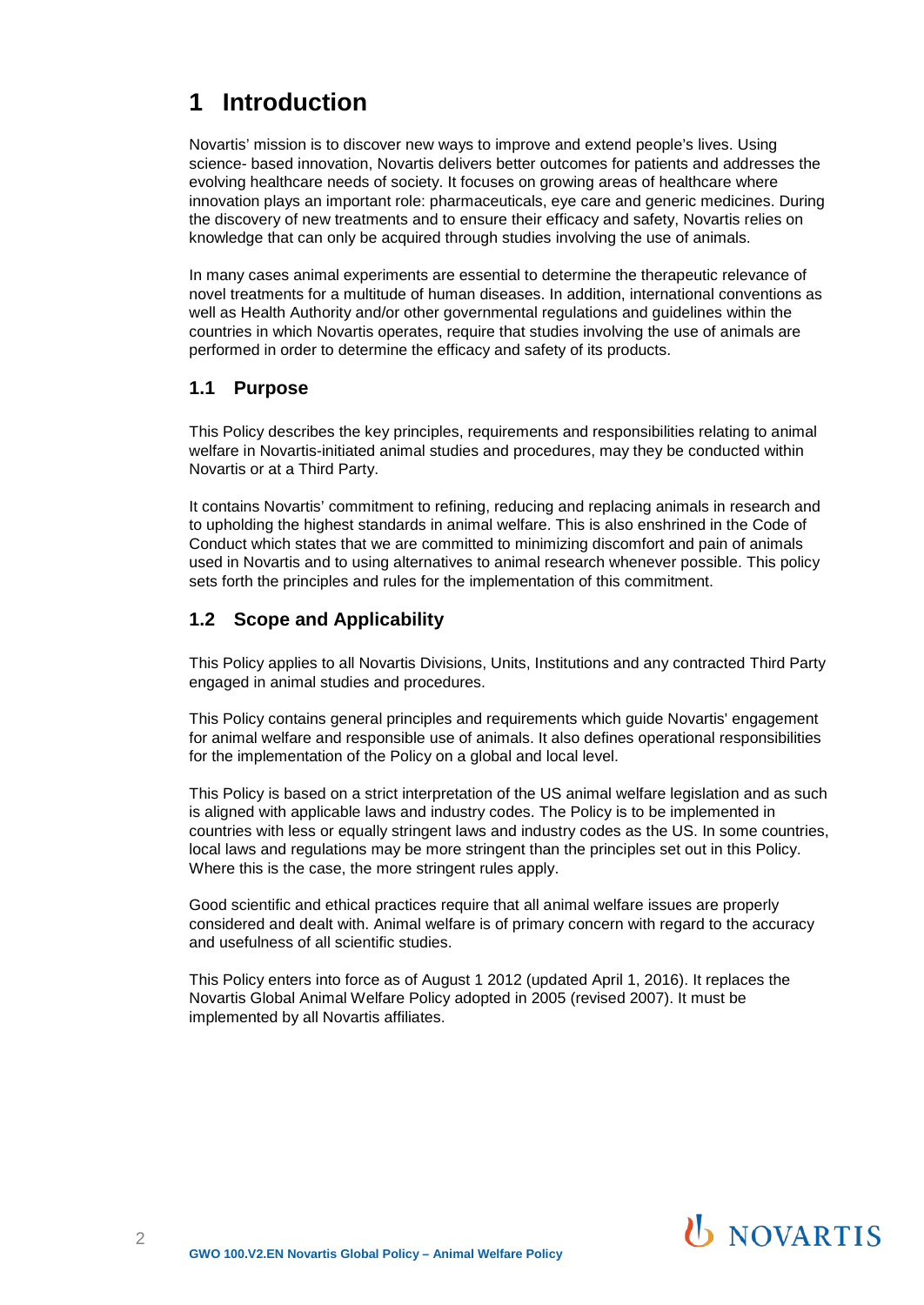# **2 Principles and Rules**

# **2.1 Basic Rule Applicable to all Associates**

I. Novartis promotes the welfare of animals used in studies and procedures whenever possible.

II. Novartis is committed to comply with currently applicable scientific, legal, regulatory, and ethical requirements, guidelines and policies to ensure animal welfare. Studies are carried out by individuals who are (a) trained and qualified in science and in the proper care, handling and use of animals and (b) experienced with the species being studied.

III. Novartis is committed to the 3R principles (Reduce, Refine, Replace) and shall actively pursue their promotion.

IV. Novartis ensures that animals used in all studies and procedures are treated and cared for respectfully. Special attention is given to the particular needs of different species (e.g., group housing, environmental enrichment) as defined by current veterinary care and practice guidelines for animals in used in experiments.

V. Novartis is committed to taking all necessary measures, in accordance with current veterinary practices, to ensure that animals experience the minimum amount of discomfort, distress and/or pain. Appropriate methods for sedation, analgesia or anaesthesia are to be utilized whenever possible.

VI. Novartis is committed to ordering and using only animals that are specifically bred for research purposes, either by its own breeding units, or by certified breeders.

VII. Novartis will not use Great Apes unless required or recommended by regulatory authorities, or when necessary to answer a specific bio medically relevant question. In these rare cases such experiments must be approved by the Global Animal Welfare Committee and the CEO of Novartis.

VIII. Scientific and ethical review of studies or practices involving the use of Non-Human Primates as well as authorization of the work is performed by a specific Novartis ethical committee dedicated to this responsibility.

IX. Particular care and attention shall be devoted to the transport of animals for experimental use. Appropriate and adequate devices and/or facilities for transport must be provided in accordance with current applicable guidelines and legal requirements.

X. The Novartis Animal Welfare Policy and Standards apply equally to Novartis initiated animal studies and procedures performed at Third Party animal facilities (e.g., contract research organizations, universities, other companies). Regular audits of Third Party animal facilities are conducted to ensure compliance.

Novartis ensures that all associates to whom this policy applies are informed about this policy and their respective responsibilities.

#### **2.1.1 Definitions**

| Definition 1 | Animals in the meaning of this Policy include<br>all living vertebrates.                                                           |
|--------------|------------------------------------------------------------------------------------------------------------------------------------|
| Definition 2 | Animal study means any use of a living animal<br>in an experimental setting dedicated to answer<br>a specific scientific question. |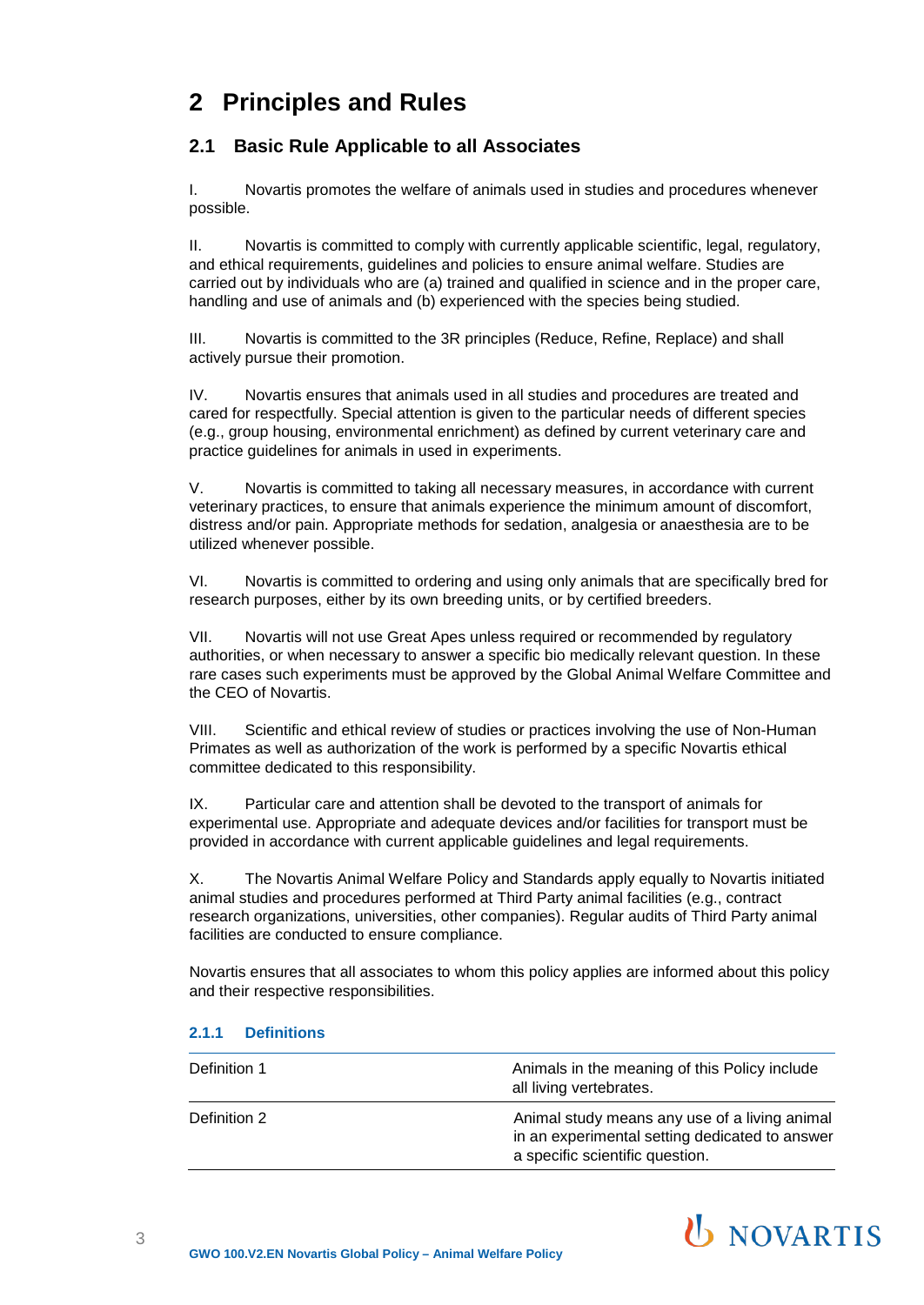| Definition 3 | Great Apes are the species Ponginae Pongo<br>(Orangutan), Gorillini Gorilla (Gorilla) and<br>Panina Pan (Chimpanzee).                                               |
|--------------|---------------------------------------------------------------------------------------------------------------------------------------------------------------------|
| Definition 4 | Novartis initiated animal studies and<br>procedures refer to animal studies and<br>procedures that are performed on request<br>and/or under contract, for Novartis. |
| Definition 5 | Third Party is any person, including a legal<br>entity, with whom Novartis interacts and that is<br>not a Novartis company or associate.                            |

#### **2.1.2 References**

- Novartis animal welfare standards (2011) [http://www.novartis.intra/animalwelfare/docs/globalaw/policies/Novartis\\_Animal\\_](http://www.novartis.intra/animalwelfare/docs/globalaw/policies/Novartis_Animal_Welfare_Standards.pdf) Welfare Standards.pdf
- NRC Guide for the care and use of laboratory animals (©2011) <http://oacu.od.nih.gov/regs/guide/guide.pdf>
- FASS Guide for the care and use of agricultural animals in agricultural research and teaching (2010) [http://www.fass.org/docs/agguide3rd/Ag\\_Guide\\_3rd\\_ed.pdf](http://www.fass.org/docs/agguide3rd/Ag_Guide_3rd_ed.pdf)
- EU Directive 2010/63 on the protection of animals used for scientific purposes (2010) [http://eur-](http://eur-lex.europa.eu/LexUriServ/LexUriServ.do?uri=OJ%3AL%3A2010%3A276%3A0033%3A0079%3AEn%3APDF)

[lex.europa.eu/LexUriServ/LexUriServ.do?uri=OJ:L:2010:276:0033:0079:En:PDF](http://eur-lex.europa.eu/LexUriServ/LexUriServ.do?uri=OJ%3AL%3A2010%3A276%3A0033%3A0079%3AEn%3APDF)